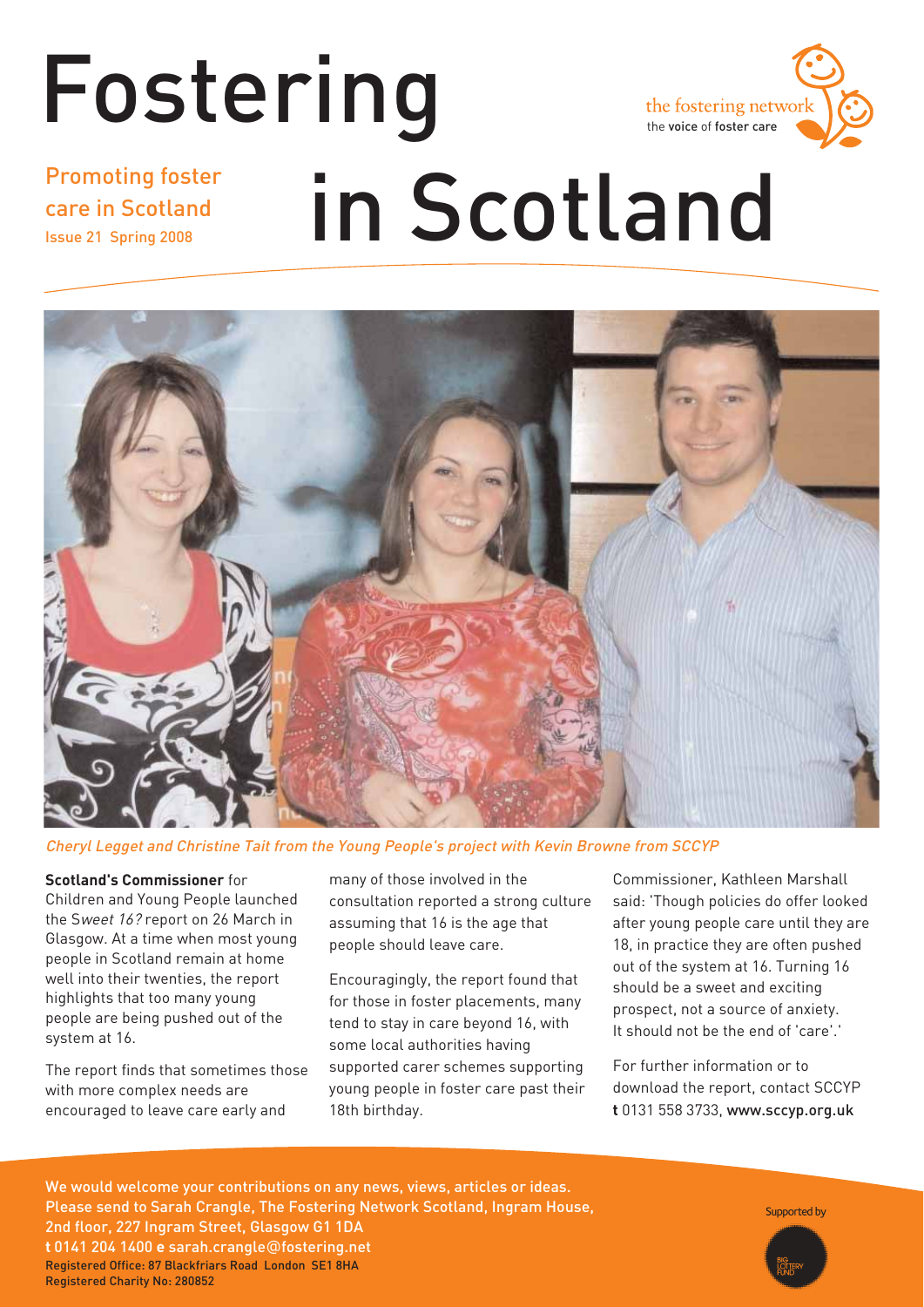## **Contact us at:**

The Fostering Network Scotland Ingram House, 2nd floor 227 Ingram Street Glasgow G1 1DA

**t** 0141 204 1400 **f** 0141 204 6588 **e** scotland@fostering.net

#### **www.fostering.net**

**Acting Director**  Mary McKenna

**Office Manager** Linda Curran

**Administrative Assistant**  Deborah Cook

**Advice, Information and Mediation**  Sandra Moody Sue Hardman (North East)

**Training Manager** Sue Robertson

**Training Administrator**  Joy Crawford

**Young Peoples project** Alison Boswell

**Fostering Links project National Recruitment project** Sarah Crangle

### **Resource pack for health**

**Health Scotland** recently launched a resource pack to support those caring for looked-after children and young people. Caring About Health contains an A-Z of easily accessible health information, advice, websites and organisations.

The pack includes medically related information on subjects such as asthma, diabetes, epilepsy, immunisation and measles, also bed wetting, head lice and ADHD, as well as health promotion on topics including sexual health, healthy eating, substance misuse and supporting through loss and change.

Of interest to all those working with children and young people of all ages, this free pack is available from Health Scotland, **t** 0131 536 5500 or **e** marketing@health.scot.nhs.uk

## Hi there!

**I'm Sue Hardman** and I am delighted to have secured the part time position of Advice and Mediation Worker for the Fostering Network, North East Scotland. This area covers Aberdeen City, Aberdeenshire, Angus, Dundee, Fife, Moray, Orkney, Perth & Kinross, Shetland, Highland and Western Isles.

I come to the Fostering Network from a background of social work in many different settings. A Northern woman



at heart I trained in Teesside followed by studies at Newcastle. My experience of fostering first started in Milton Keynes where I was a member of a busy Children and Families Team.

A career gap followed whilst I raised a young family and travelled overseas living in the Far East for a few years.

On returning, Scotland beckoned initially for two years but fifteen years later I am still here and have no intention of leaving!

As a family we love the outdoor life and indeed our interests reflect this. There are lots of four legged friends on site - horses dogs and cats, the smaller variety often used as Therapets. Live music is also a passion as I follow my son and daughter to whatever gigs they are prepared to take me to. If after all this and running a busy household there is time then you will find me at the gym, ipod to the ready having strictly me time and no, I am not superwoman! Just failing miserably to keep the passage of time at bay!

More recently I have had personal experience of mentoring two young people and after years of social work practice can honestly say this last area of work has been most enlightening. I now truly appreciate the commitment and dedication of foster carers. I now hope to be able to support them in this task.

## **Foster Care Fortnight 2008 runs from Monday 12 to Sunday 25 May 2008**

**Foster Care Fortnight** is an annual campaign which raises the profile of fostering and highlights the need for more foster carers, co-ordinated by the Fostering Network.

Fostering service members of the Fostering Network can download a toolkit to help make the most of the recruitment opportunities offered by Foster Care Fortnight.

Each year Foster Care Fortnight helps raise awareness of fostering, and in particular encourages people to consider becoming foster carers. During the two weeks fostering services around the UK hold events and promote their need for more foster carers in their communities and through their local media.

For more information, or to share your Foster Care Fortnight events,

contact Sarah Crangle, National Recruitment project worker **t** 0141 204 1400

**e** sarah.crangle@fostering.net, or visit www.couldyoufoster.org.uk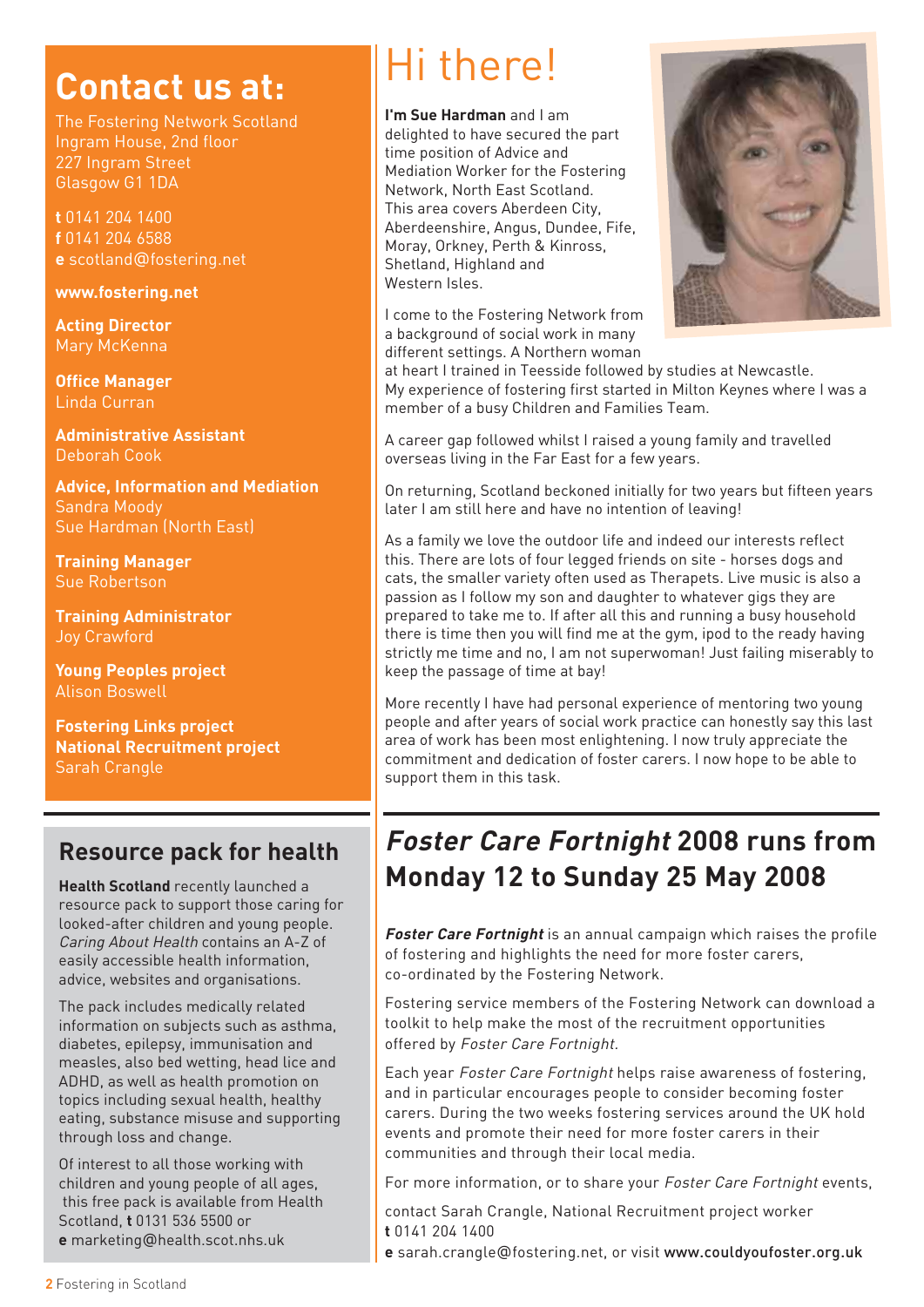## **Dear Members,**

**With the threat** of Siberian conditions this Easter weekend it is hard to believe that today when I am writing this letter is the first official day of spring! The months since Christmas have flown past and for the Fostering Network this has been another very busy time.

Councils and agencies have been trying to understand the new way in which their budgets have been calculated. The Government and COSLA, the Convention of Scottish Local Authorities, have signed a new agreement about funding which is designed to give Councils more independence in deciding the levels of spending on different parts of their services. This 'Concordat' is set to shape spending for the next three financial years.

There are anxieties about several areas of service and whether Councillors will see them as priority as they are sometimes not the most popular services.

The Fostering Network will continue to speak up about the services for children who are looked after and the resources needed in foster care to provide the best care possible for the children who have had to leave their parents. Perhaps Councils should consult some of our foster carers who are always trying to juggle a thousand and one things and find money for all the things that children need as they grow up.

The Strategy that I spoke about in my last letter is moving forward with a number of Task Groups looking at the different strands of foster care services and practice. One group is

looking at the Assessment and Approval of carers, one at Recruitment and Retention of carers and another at the Training needs of foster carers and of staff working with carers. We hope to get the voices of carers clearly heard and each group has foster carers involved.

We are looking at ways of including the views of young people as well so if you want to give us some views or have a young person who would have opinions about the topics to get in touch with the Fostering Network.

Alison has secured funding for the next six months for the Young People's project but we want to get more secure funding to continue the excellent work with young people.

We are still awaiting word back from the Big Lottery Fund about future funding for the Links project. We hope to hear back from them by the Summer, but in the meantime, the Big Lottery Fund have agreed to keep the project going part time until June 2008.

It is important to continue the project as we see it as a very important service to carers, agencies and to young people to enable them to share their views and to shape policy. Continuing until June will secure at least one more newsletter and a membership meeting so I will look forward to seeing some of you at the Membership Meeting.

If you have ideas and issues you want the Fostering Network to explore in these meetings, or if you are interested in attending do let Sarah know.

We have welcomed Sue Hardman to the Fostering Network since the last newsletter. Sue will be joining Sandra Moody as an Advice, Information and Mediation worker. Sue is to be based in the North East and this will mean that services can be provided to carers in the North East of Scotland more locally. You can find out more from Sue in this newsletter.

We have been very lucky to have Mary McKenna working as Interim Director of the Fostering Network in Scotland while we seek to recruit a replacement for Bryan. We hope to interview in mid April but Mary has done a fantastic job coping cheerfully with many issues emerging from the Strategy as well as the usual funding headaches. We will find it hard to let her go!

Bryan has sent us a few e-mails and made us green with envy as he speaks of sandy beaches, sunny skies and warm weather! He and his family appear to have settled in well to life in New Zealand and we look forward to further bulletins.

Mary and I had a very useful meeting with Adrian Clark who is on the Fostering Network Board and has to take to the Board good practice and any Scottish issues that have an implication across the UK. We intend to keep Adrian in touch with the developments in our services as much as we can.

Anne Black

**Best wishes,** Anne Black Chair, Scottish Advisory Committee

### Meetings consult on Looked After Children (Scotland) Regulations

**The Scottish Government's** consultation on the draft Looked After Children (Scotland) Regulations closed on 14 March, and the regulations are due to come into force in 2009.

The regulations are aimed at supporting the care of looked after children and young people in foster, kinship and residential care, and encompass care planning, placement and review arrangements.

The Fostering Links project's focus groups, along with the Young People's project, were influential in shaping the Fostering Network's response to the consultation on the draft regulations through meetings held in February 2008, and the collective response is available on our website,

www.fostering.net/campaigns/scotland/ consultations.php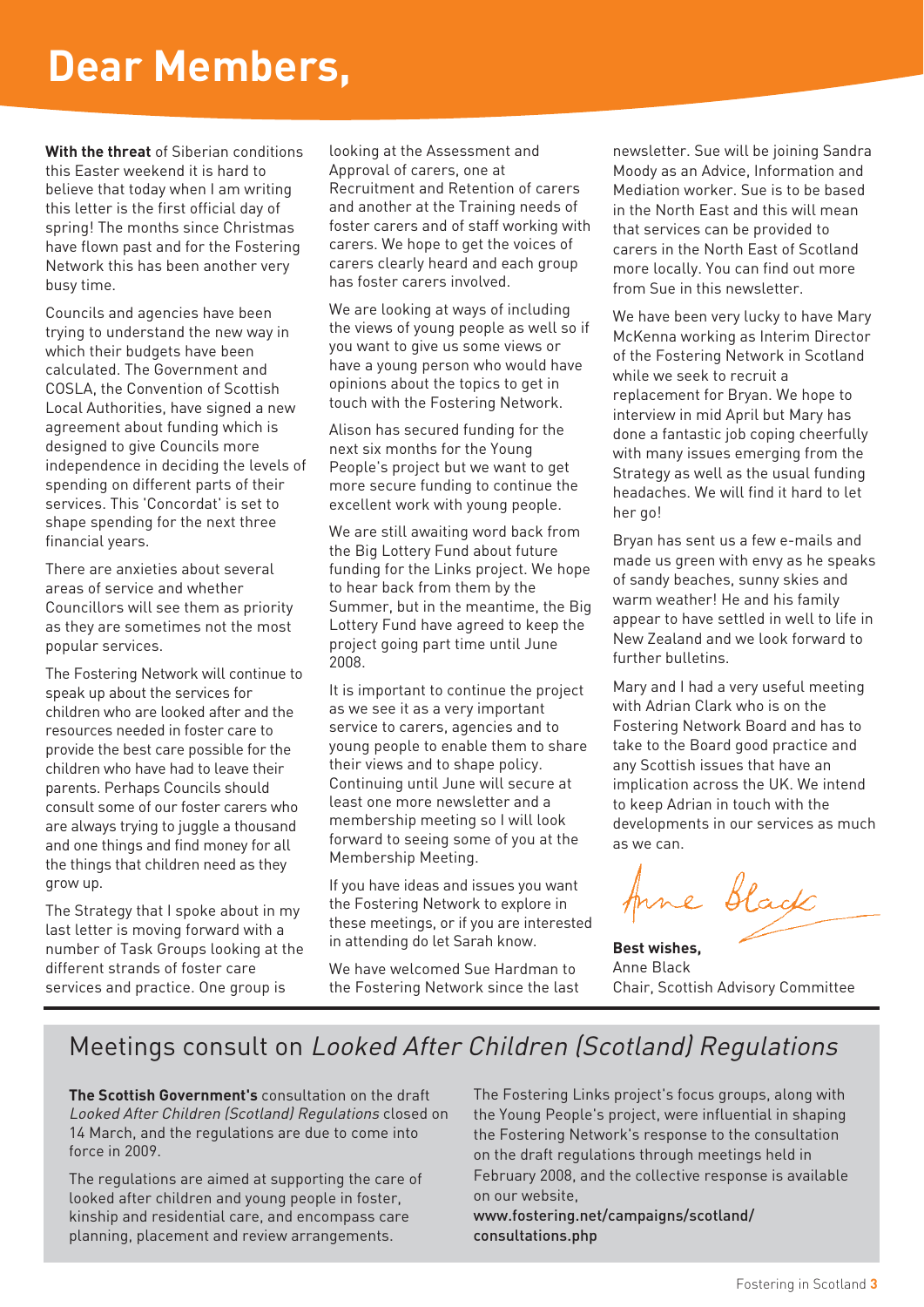# Meet the Gruffalo!!!

**On Sunday 27 January** thirty-eight children, nine young people and twenty-one foster carers met the Gruffalo at the macrobert arts centre, Stirling.

This was a fun-packed and creative day for children, young people and foster carers with a range of activities for everyone.

Children participated in storytelling, face painting, mask making and drama workshops. Young people spent their day as part of the Gruffalo film crew learning the art of animation. Foster carers participated in a storytelling workshop with Janet Robertson of the Scottish Youth Music Theatre. Foster carers and children attended a performance of The Gruffalo and friends show in the macrobert arts centre theatre.

All the children had the opportunity to meet Julia Donaldson, author of The Gruffalo and received their own personal signed copy of the book.

Alison Boswell, from the Young People's project said: 'The day highlighted that reading can be fun for everyone and all the children, young people and adults had a fantastic day.'

#### **And those who came along back this up:**

'I enjoyed the Gruffalo cake' 'I enjoyed everything it was great'

'It made us think how we can improve our children and our experiences of reading and storytelling'

'We all had a fantastic day!'

The day was part of the Fostering Network's Telling My Story project funded by the Roald Dahl Foundation aimed at improving literacy levels of children in foster care.

#### **Here, Carrie, who is the daughter of a foster carer, tells us about the day:**

A week before the event, my Mum told me that we were going to the macrobert arts centre to an event with the Fostering Network all about storytelling and the Gruffalo. When I heard about this I



discovered that my sister had a Gruffalo book and every night before bed I would read it to her. We were all excited about going that all week we could not stop talking about it.

On Sunday we all got up earlier than we usually do and my little sister Abi was bossing us all around to get us to be there early.

When we arrived we signed in and were given a program of the events we would be doing. We were separated into our age groups. Abi went to the tree house to do some painting of the Gruffalo and made animal masks and had storytelling time which of course was about the Gruffalo. I went to the film house with Heather and Gordon to make our own characters, discuss what they were like and to draw them. It was great fun. My Mum went to the Playhouse with Janet Robertson to do a workshop on story telling where parents got involved in drama and ways of expressing themselves through body language and facial expression.

Mum and Abi then went to meet the author of the Gruffalo, Julia, where she signed autographs in the children's books. Abi also got to meet the Gruffalo himself. The minute Abi saw him she ran up and gave the Gruffalo a great big hug!

After this we all met together in the lunch hall where a lovely buffet was set up. It also gave us a chance to talk about what were doing and have a chat with friends.

In the afternoon I went to do some more storytelling and we made a story with all our characters in it. Abi and Mum went to watch the Gruffalo on the stage and had a great time singing and listening to the stories by Julia and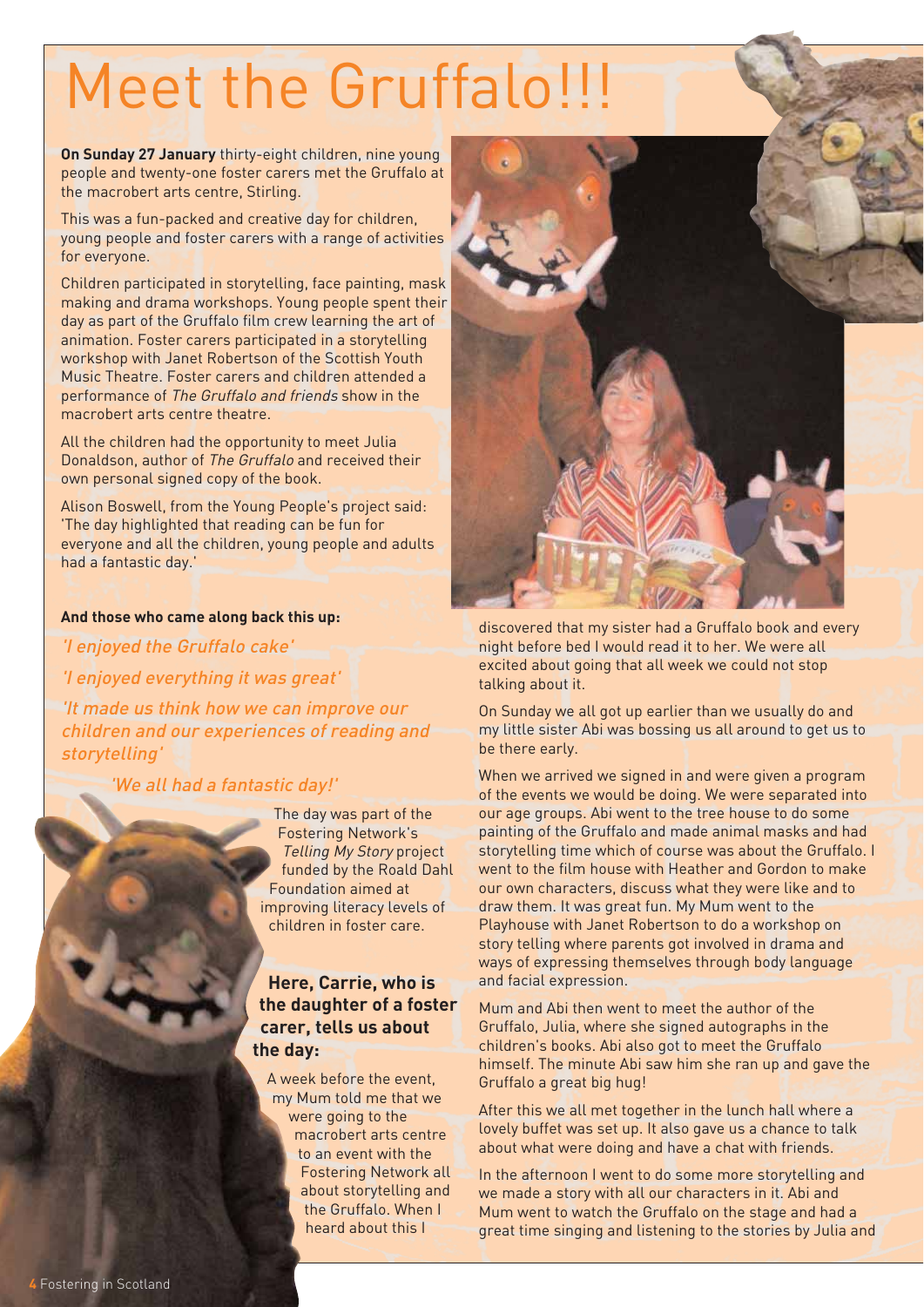her family. Some of the older kids also joined in to watch the show too. After the show we all went back to the lunch room to meet Wallace the wolf and have Gruffalo cakes and say our goodbyes.

Overall the day went really well and we all had an excellent time and we hope that it happens again. Thank you to all those who made the day possible. Events like this are really important to us.

**Thanks Carrie for telling us about your day!**

#### **World Book Day**

The Young People's Project and the big step celebrated World Book Day on 6 March with a drama and storytelling workshop for young people at the City Halls in Glasgow.



Thanks to the Scottish Book Trust for their generous donation of books for this event.

#### **YPP groups**

These groups are run across Scotland for young people in foster care and the sons and daughters of foster carers. In February the latest round of meetings were held in Glasgow, Dundee and Stirling.

At the meetings young people were consulted about the Scottish Government's Looked After Children (Scotland) Regulations. The findings from these groups fed into the Fostering Network's response to the draft regulations, which can be downloaded from our website.

For further information about any of the above events or to find out more about the work of the Young People's project contact Alison Boswell.

#### **Forgotten Voices DVD's**

Through our relationship with the Fostering Network we purchased a copy of Forgotten Voices. In Careers Scotland we have used Forgotten Voices for new members of Careers Scotland staff particularly those who will be working with young people who are looked after and accommodated or previously looked after and accommodated. The voices of young people in foster care are particularly relevant and has increased the understanding of staff. Using actors to deliver the words

ore

increases the impact of the messages, highlighting what are often the forgotten voices of the young people in and leaving care.

We have recommended the DVD to several of our partners for staff training.

#### **Mary Carson**

Team Leader, Careers Scotland

## Getting it Right for Every Child in Kinship and Foster Care implementing the strategy

**Launched in December**

**2007**, the Getting it Right for Every Child in Kinship and Foster Care strategy sets out the areas that the Government in Scotland wants to see developed to take fostering and kinship care services forward so that they can provide secure and nurturing experiences for children who have to be looked after away from their parents.

As part of that development, the Government and COSLA have asked the Fostering Network and the British Association for Adoption and Fostering to co-lead a Reference Group of stakeholders with responsibilities for and interest in foster and kinship care.

Five task groups will examine the strands within the strategy:

- Assessment and Approval of foster carers
- Recruitment of foster carers
- Kinship Care
- Training for foster carers
- Organisational arrangements supporting decision making process for children's permanent care

Each recommendation has to give something positive towards the goal of transforming the life

chances of young people who need to be looked after away from their parents.

To involve a wider audience of interested people in the development of the Strategy, the Reference Group is planning a number of Policy Consultation Events over the coming months. This will give you a chance to hear what work has been done and what some of the dilemmas are but more importantly to give you the opportunity to help to unravel some of the complexities!

There is a lot of excellent practice, many sound policies and procedures in Councils and agencies and each task group will build on existing good practice.

You are invited to get in touch to share information, raise questions, attend a meeting or provide solutions you have created in your agency or Council.

The Task Groups are expected to develop proposals by summer 2008, which means a lot of hard work for everyone involved.

Anne Black has been appointed as the Independent Chair and Natalia Duncan is the Project Support Officer to the Reference Group. Natalia is the main initial contact for agencies and Councils. Natalia can be contacted **t** 0131 220 4749

**e** girfecproject@aol.co.uk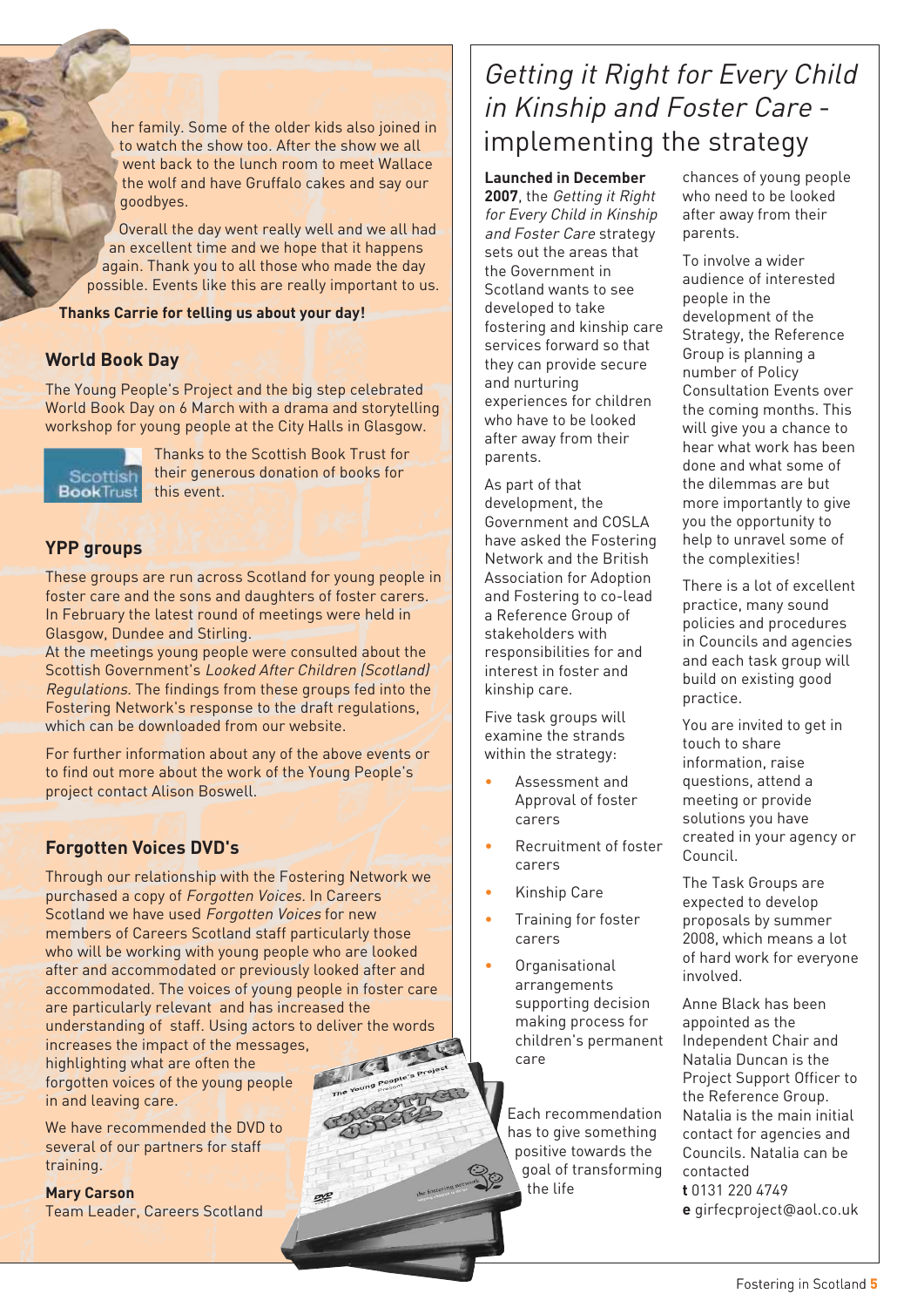## Improving the literacy of children who are looked after - tips for foster carers...

**2008 will be a fun and exciting year** for reading books. It has been designated National Year of Reading and there will be many opportunities to get involved with improving children's reading.

So why read? And are books so important? The answer is 'yes, most definitely'. Reading acts as a gateway to learning: it is the key to the door which, when unlocked, opens up a whole new world of knowledge, fun and excitement. Establishing this skill will enable children to increase their selfconfidence, improve their success at school and to feel included.

#### **So what can you, as a foster carer, do to help?**

Read aloud to your child. The voice is a wonderful instrument and can bring the story alive for a child.

Choose books that reflect the child's interest. Books that are of high interest, include plenty of illustrations and are colourful will appeal to your fostered child.

Discuss the book with your child. Talk with your child about the book, what they did and didn't like, including the characters and subject matter. Talking together about the story can help build your relationship with your fostered child.

Leave books around the house. Reading just doesn't have to take place in the living room. Children may just to be tempted to open a book if they find it in unusual places - even the bathroom.

Use different media types. Children who are looked after may have different needs, so books in different media types maybe more accessible, e.g. audio books/talking books, CDs and DVDs. Newspapers and comics are also another way of attracting children and young people to reading.

Show by example. If your fostered child sees other members of their foster family reading they may be curious to see what you are up to and want to copy.

Visit and join your local library. Many libraries run storytelling sessions for younger members. For teenagers, libraries offer such activities as afterschool book clubs and are developing collections specific to young people. Talk to your local library, ask them to recommend titles and find out how they can help you and your family. Remember, at your library books are free!

Approach your local support group or foster care association. A number of FCAs are creating their own libraries with books/CDs for foster carers to borrow. Resources can include books to read with your fostered child and books for foster carers to read on a specific topic in your role as a foster carer.

Talk to your child's school. Your child's school library maybe running a number of reading initiatives, such as reading groups, book awards and storytelling sessions.

World Book Day is held in March each year: find out how your child's school is celebrating this activity.



#### **Resources to help improve your fostered child's reading skills**

#### **National Year of Reading**

2008 is the National Year of Reading, with monthly themes starting in April with the theme Read All About It. The website contains details of the co-ordinator and activities in your area. www.yearofreading.org.uk

#### **Scottish Booktrust**

The leading agency for the promotion of literature, reading and writing in Scotland. www.scottishbooktrust.com

#### **The Foster Care Resource Centre**

Run by the Fostering Network, this produces a series of resources sheets (including one on literacy). www.fostering.net/resources

How to Enjoy Reading Aloud to Young Children by Edmund Pegge and Alison Shakespeare. Southgate Publishers (2007) ISBN 1857411560. A book giving hints and tips on how to read to your child, further information is available on the publisher's website www.southgatepublishers.co.uk

#### **The Literacy Trust**

www.literacytrust.org.uk/index.html

#### **Read together**

Campaign based in Scotland to promote reading together between parents or carers and their children. The website contains many hits and tips. www.readtogether.co.uk

#### **Reading Connects**

A project aimed at primary and secondary schools in developing a school reading culture. www.literacytrust.org.uk/readingconne cts/aboutindex.html

#### **The Reading Agency**

An independent charity promoting reading amongst all age groups. www.readingagency.org.uk

#### **Volunteer Reading Help**

A national charity which supports parents, carers, teachers on how to help a child to read by a series of workshops and training sessions. www.vrh.org.uk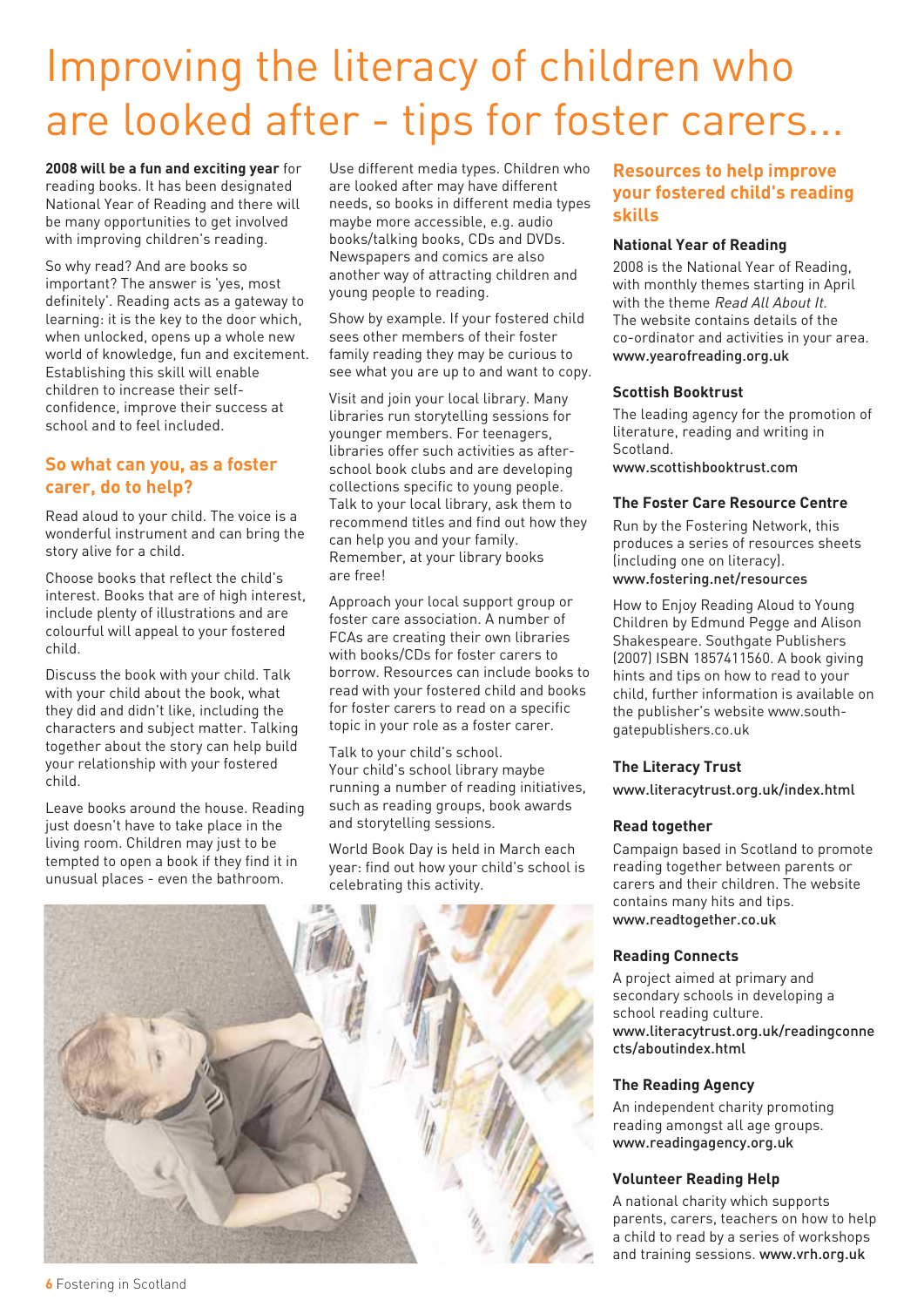#### **World Book Day**

An annual event where publishers, booksellers and libraries work together to promote reading for pleasure and enjoyment. All primary school children will receive a £1 book voucher to use in their local bookshop to select one of the nine new short stories issued for World Book Day, or as money off any other book. www.worldbookday.com www.campaign-for-

#### learning.org.uk/cfl/flw/index.asp Family learning is part of the campaign for learning which works to build motivation, create opportunities and provide support for learning in families through events, workshops, and publications.

#### **Adult Literacy**

If you too would like to get involved in improving your literacy skills then the following sources of information maybe helpful:

#### **The Vital Link**

Part of the Skills for Life strategy programme, it aims to support adults with lower literacy levels and encourage an enjoyment of reading, increase skills, help boost confidence and motivation. A series of Quick Reads has been developed to help - these are high interest stories written by popular authors for those wanting a 'quick read'. www.literacytrust.org.uk/vitallink/

#### **Move on Up**

An organisation helping people to 'move on up' by developing their literacy and numeracy skills. move-on.org.uk

#### **Learndirect Scotland**

A provider of skills and courses for adults. www.learndirectscotland.com

#### **Penny King,** the Fostering Network

## Scottish Social Services Council - regulating the workers who provide care in Scotland

#### **The Scottish Social Services Council**

(SSSC) is the organisation responsible for registering people who work in social services and regulating their education and training.

There are over 138,000 social service workers in Scotland and the SSSC will register key groups of these workers in phases. Registration will increase the protection of people who use social services by ensuring that workers are trained, have the right qualifications for the job that they are doing and are properly regulated. Those who are or will be included in the register include:

- Social workers
- Students on the new social work honours degree and postgraduate programmes
- Care Commission officers
- Managers of residential child care services and residential child care workers
- Supervisors within residential child care services
- Managers of day care of children services
- Practitioners in day care of children services
- Support workers in day care of children services (begins October 2008)
- Practitioners in care home services for adults (begins January 2009)
- Workers in school care accommodation services (begins 2009)

Workers who apply to register with the SSSC must provide evidence of competence and good character. Every applicant also has to have an Enhanced Disclosure Scotland check and will need to gain a relevant qualification.

The qualification requirements for these groups have been set and are available at www.sssc.uk.com

#### **Codes of Practice for Social Service Workers and Employers**

The SSSC publishes and distributes Codes of Practice for Social Service Workers and Employers. This document contains standards of conduct and practice which all social service workers and their employers must follow.

The Codes of Practice are available to order in a number of formats including Makaton symbol, Makaton sign, pictorial version, Braille, audio, large print and over 30 languages. The Codes are also available in a British Sign Language DVD format.

To request a free copy of the Codes of Practice please contact the SSSC using the details below or download a copy from www.sssc.uk.com

For further information about the SSSC and our role, please contact:

Scottish Social Services Council

Compass House

11 Riverside Drive

Dundee DD1 4NY

**t** 0845 60 30 891

**f** 01382 207215

**e** enquiries@sssc.uk.com

www.sssc.uk.com

#### **Dawn Geddes,**

Communications Officer, SSSC

## National Recruitment project in Scotland

**As part of** the Getting it Right for Every Child in Kinship and Foster Care strategy, the Scottish Government is supporting the Fostering Network to run a National Recruitment project.

Starting in January 2008, the project is working with all fostering agencies in Scotland to share and develop effective recruitment

practice for attracting foster carers, as well as feeding into the Scottish Government's Getting it Right for Every Child in Kinship and Foster Care task groups.

Sarah Crangle, also Fostering Links project worker for the Fostering Network, is based in our Glasgow office managing the National Recruitment project. Sarah has

already been in dialogue with various fostering agencies and organisations throughout the country, bringing together effective practices in recruitment, and is happy to discuss with fostering agencies their recruitment issues.

To get in touch, contact Sarah, **t** 0141 204 1400, or

**e** sarah.crangle@fostering.net